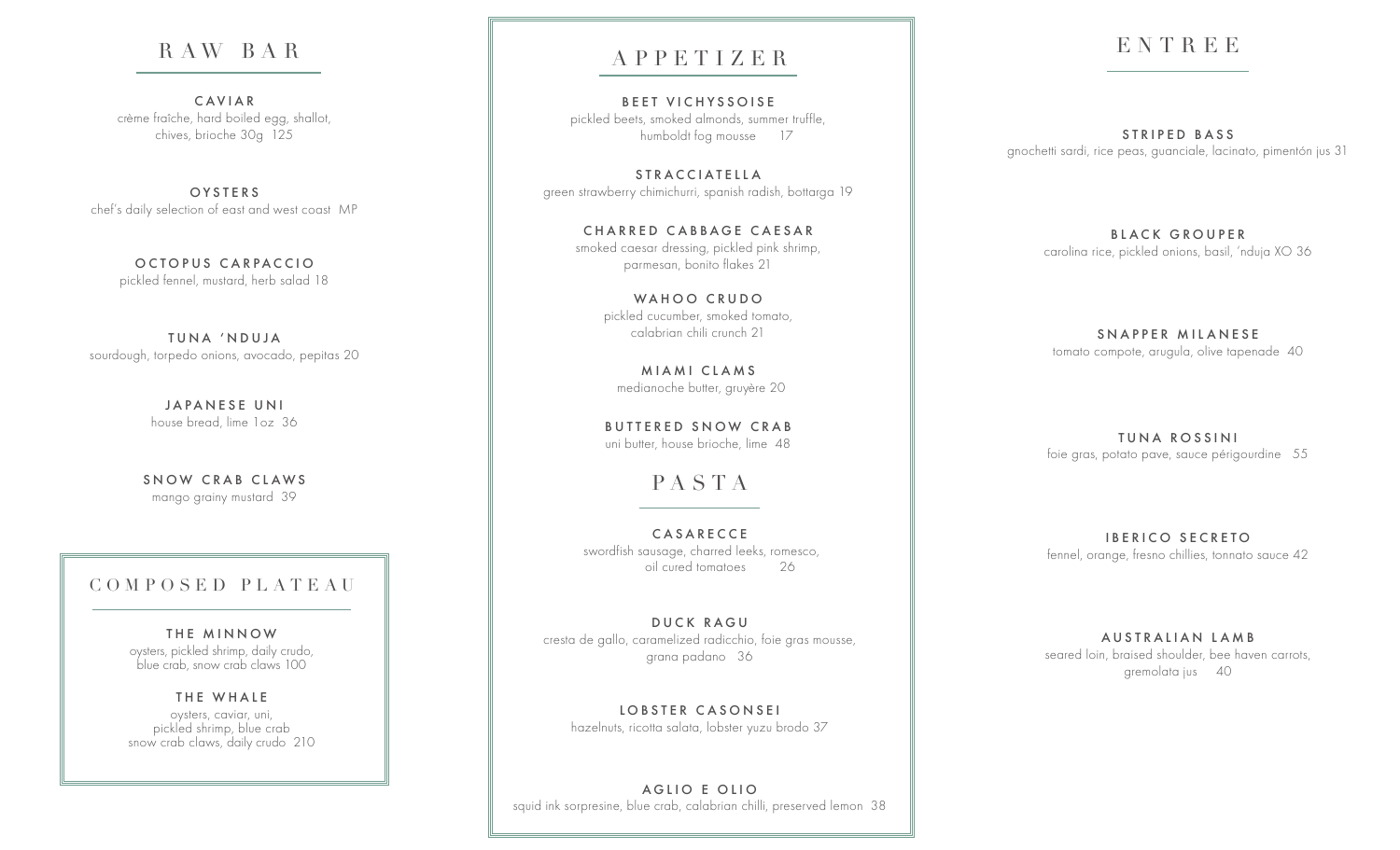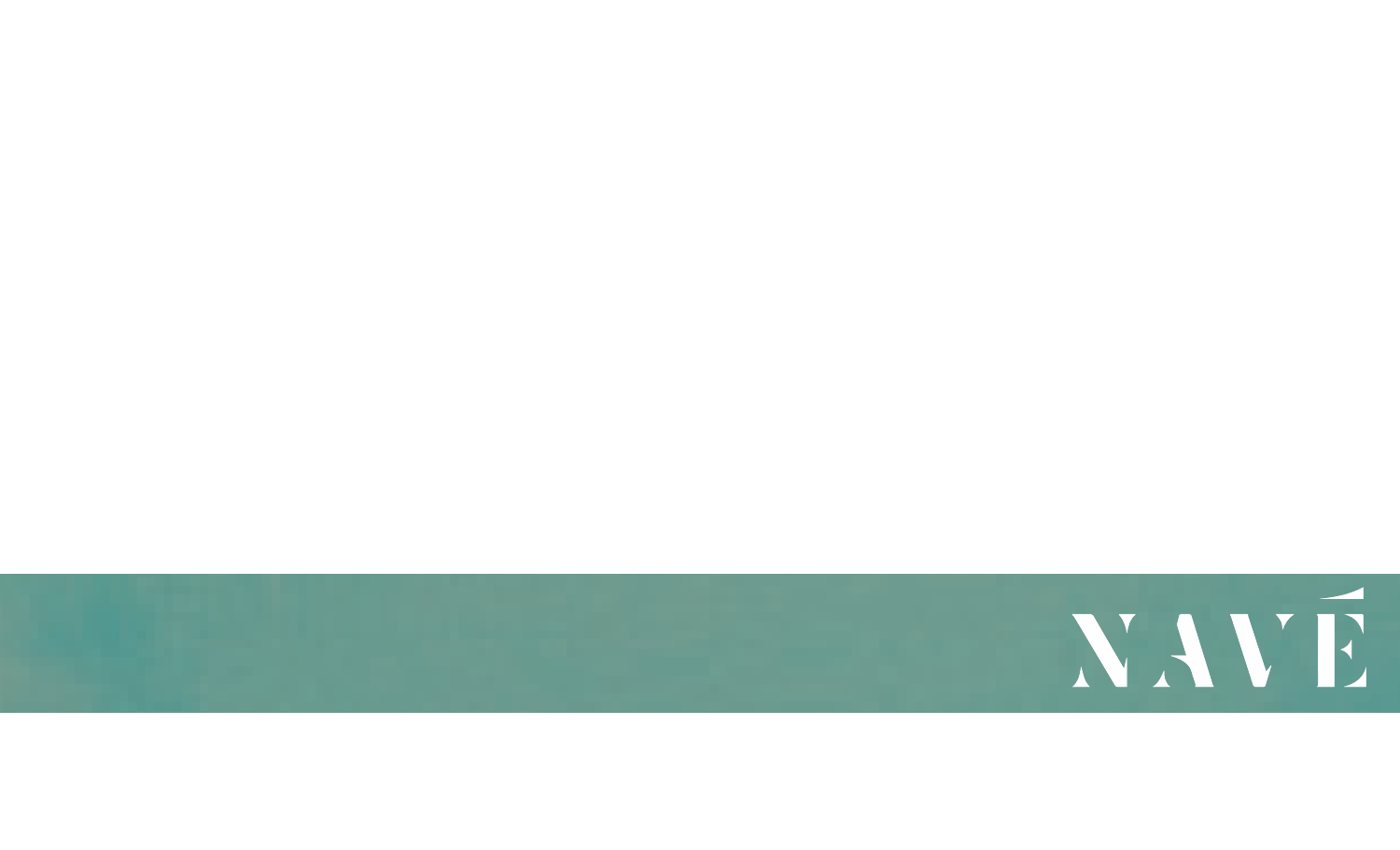#### R AW BA R

CAVIAR creme fraiche, hard boiled egg, shallot, chives, brioche 30g 115

OYSTERS nef's daily selection of east and west coast MP

> STONE CRAB CLAWS mustard sauce, lemon, 1lb MP

JAPANESE UNI house bread, lime, 1oz 36

SNOW CRAB CLAWS mango grainy mustard 27

#### COMPOSED PLATEAU

THE MINNOW oysters, marinated mussels, shrimp escabeche, pickled octopus, stone crab claws, snow crab claws 155

> THE WHALE oysters, caviar, uni, marinated mussels, shrimp escabeche, stone crabs claws, snow crab claws, pickled octopus 255

#### C O N S E R V A & PICKLES<sup>®</sup>

TUNA CONSERVA | SMOKED SWORDFISH PICKLED SHRIMP | OCTOPUS | MARINATED MUSSELS

picy mustard, pickled fennel, flatbread 36

#### APPETIZER

FRENCH ONION SOUP ROLLS duck confit jam, grainy mustard 15

D ELICATA SQUASH arugula pesto, honey vinaigrette, pickled raisins, hazelnuts, spigarello 17

CHARRED CABBAGE CAESAR smoked caesar dressing, pickled florida shrimp, parmesan, bonito flakes 21

PINK SHRIMP ESCABECHE zucchini mojo, citrus, pimenton pepitas 17

> MIAMI CLAMS medianoche butter, gruyere 19

BUTTERED SNOW CRAB jonah crab, uni butter, house brioche, lime 42

## PASTA

CELERY ROOT AGNOLOTTI celery root puree, toasted hazelnuts, caramelized celery root 26

CONCH BOLOGNESE mortadella mousse, herb breadcrumbs 30

MUSSELS FRA DIAVOLO linguini, marinated mussles, bone marrow 28

SHORT RIB SUGO red wine mafaldine, mushroom, saba 33

OXTAIL CANNELLONI bee haven calabaza, red wine tomato compote, chantarelle mushrooms 37

#### ENTREE

TUNA AU POIVRE steak frites, lobster au poivre, herb salad 40

SWORDFISH ceci bean salad, mint, 'nduja vinaigrette 33

PRAWNS A LA PLANCHA romesco, patatas bravas 37

TURBOT PICCATA capers, brown butter, lemon, pommes aligot, creamed spinach MP

VEAL PARMESAN tomato, mozzarella, little gem salad 60

NY STRIP aerated hollandaise, orange braised fennel, pommes aligot 68

#### **SIDES**

POMMES ALIGOT potato, parmesan, gruyere 9

CREAMED SPINACH garlic confit, parmesan 7